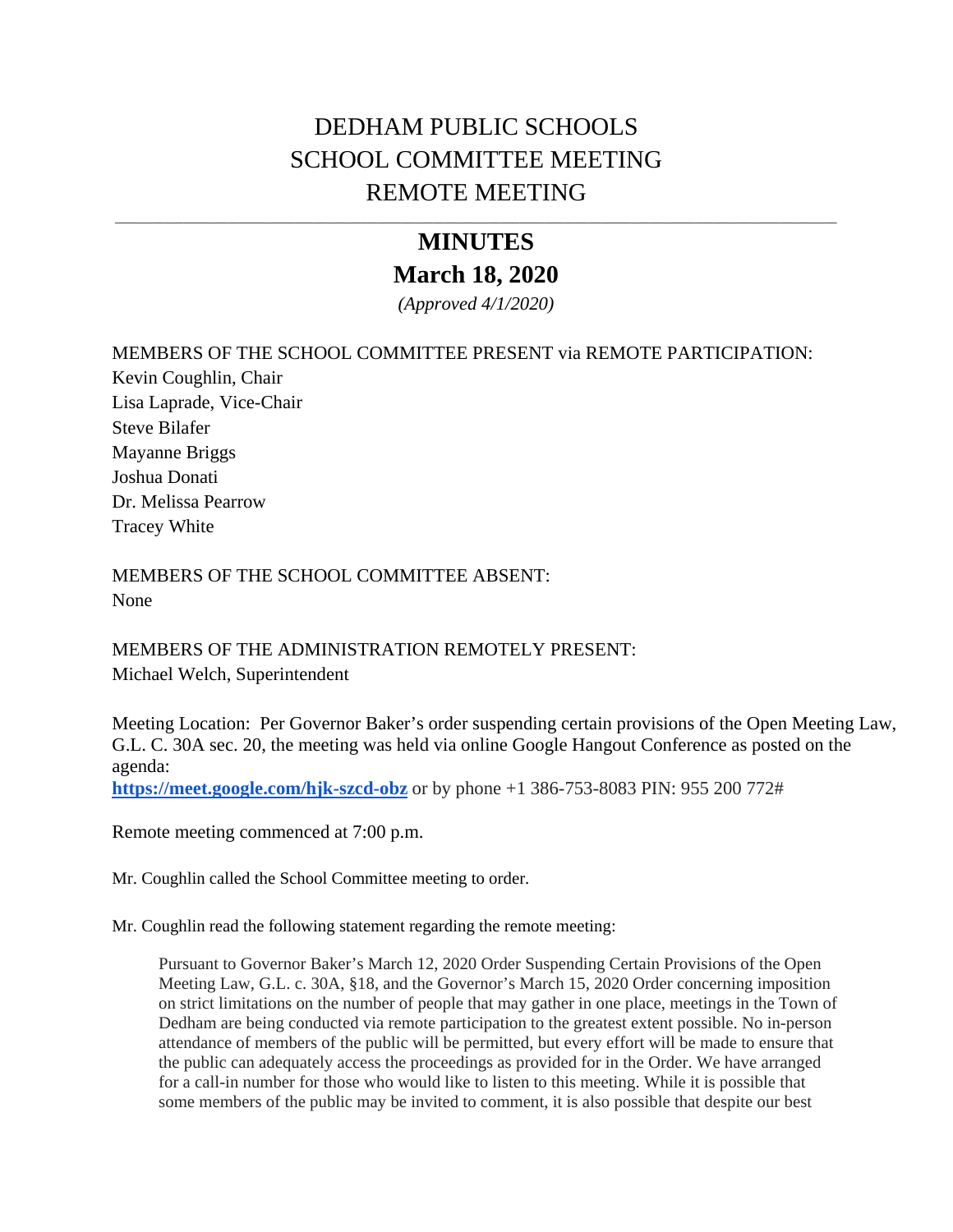efforts, we are not able to provide for real-time involvement, we will post a recording of this meeting as soon as we are able.

Review and Approval Vote of March 4, 2020 Minutes from Joint School Committee and School Building Rehabilitation Committee (SBRC) Meeting

The purpose of the March 4, 2020 joint meeting between the School Committee and the SBRC was to review and vote on the Statement of Interest (SOI) to be submitted by the Superintendent to the Massachusetts School Building Authority (MSBA). These minutes will be submitted along with the SOI to the MSBA. No further discussion occurred.

Ms. Briggs motioned to approve the minutes of March 4, 2020 as presented, Dr. Pearrow second; a roll call vote was taken:

Steve Bilafer - Yes Mayanne Briggs - Yes Joshua Donati - Yes Dr. Melissa Pearrow - Yes Tracey White - Yes Lisa Laprade, Vice-Chair - Yes Kevin Coughlin, Chair - Yes **Motion passed 7-0** 

## **Old/New Business**

Ms. White thanked the Food Service department, custodians and administration for doing an outstanding job during this difficult time.

Dr. Pearrow thanked the Curriculum Coordinators for coordinating work across the district and helping students while they are at home.

Superintendent Welch thanked Don Langenhorst, the Technology Team and the Leadership team for coordinating efforts this week using remote technology. He noted the Central Office will remain open with a small staff and all school mail has been forwarded to this location. School main office phone numbers have also been forwarded to the Principals.

Mr. Bilafer thanked Communications Coordinator Sara Errickson for the excellent communication that has occurred across the District.

Mr. Coughlin thanked everyone for their hard work this year.